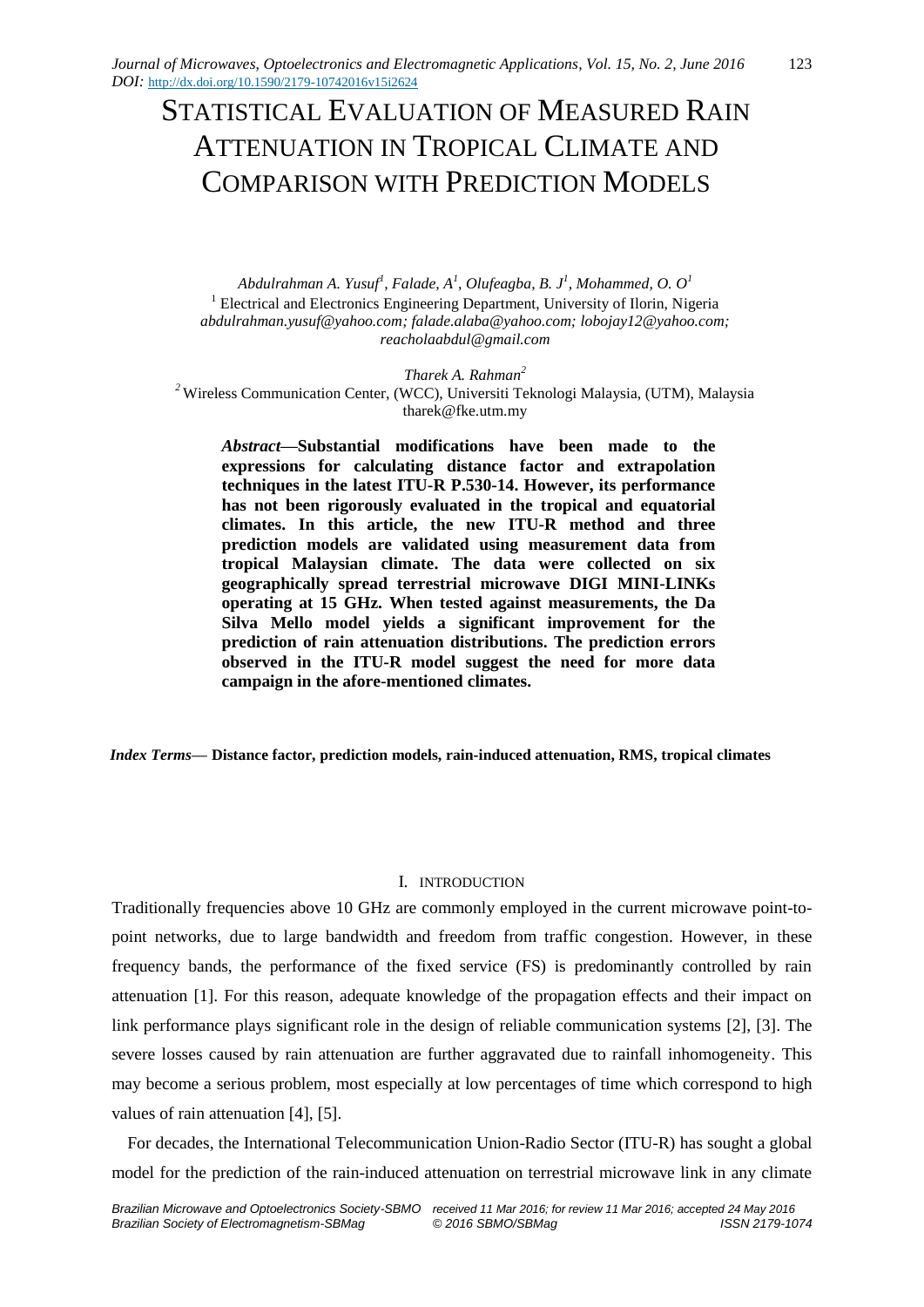of the world. The ITU-R rain attenuation prediction method yields poor results when applied to terrestrial radio links operating in the equatorial and tropical climates. This claim has been emphatically reported in a handful of published works and consequently quiet a large number of prediction models have been proposed [5, 7-11].

Some of the classical rain attenuation prediction models based on data collected on terrestrial radio Lin model [9], Moupfouma model [10], and Da Silva Mello model [11] are a few classical rain attenuation prediction models which were developed based on data collected from the equatorial and tropical climates. Recently the latest version of the ITU-R has been enforced (namely, ITU-R 530-14) in 2012; however, its performance has not been largely evaluated using data collected from tropical climates. Therefore, the main aim of this article is to evaluate the performance of the newly released ITU-R model and the three afore-mentioned models, using measurement data from six locations in a tropical climate. The data used are the rain rate and rain attenuation data banks available from six geographically spread terrestrial microwave DIGI MINI-LINKs operating at 15 GHz as described in [13]. It should be mentioned here that the ITU-R P.530-14 was not yet in force when our previous works were reported.

# II. THEORETICAL BACKGROUND OF RAIN ATTENUATION PREDICTION MODELS

Rain attenuation can be conveniently defined as the product of specific attenuation (dB/km) corresponding to the point rain rate (typically measured at one end of the link) and the effective propagation path length (km) [1]. The path correction factor is defined as the ratio of effective path length to the physical path length of a microwave link, and its value is usually less than unity, except in rear cases [14].The concept of effective path length is thus a way of 'averaging out' the spatial inhomegeneity of rain rate and thus specific attenuation [15]. Note that the degree of spatial inhomogeneity in rain rate generally varies with rainfall intensity. Therefore the variation of path length reduction factor can be expressed as a function of rain rate or the corresponding time exceedance [16].

Attenuation  $A_p$  exceeded at % p of time can either be obtained from direct measurements, or predicted from the knowledge of long-term rainfall rate. Generally, the required inputs in most attenuation prediction models for terrestrial point-to-point microwave links are the rainfall rate exceeded at % p of time, the effective propagation path length and the link's operating frequency [7], [16]. Thus  $A_p$  exceeded at % p of time is given by:

$$
A_p \left[ \gamma_p(R_p), d_{\text{eff}}(R_p, d) \right] = \gamma_p d_{\text{eff}} \tag{1}
$$

$$
\gamma_p = k R_p^{\alpha} \tag{2}
$$

$$
d_{\text{eff}} = d r_p \tag{3}
$$

*Brazilian Microwave and Optoelectronics Society-SBMO received 11 Mar 2016; for review 11 Mar 2016; accepted 24 May 2016 Brazilian Society of Electromagnetism-SBMag © 2016 SBMO/SBMag ISSN 2179-1074*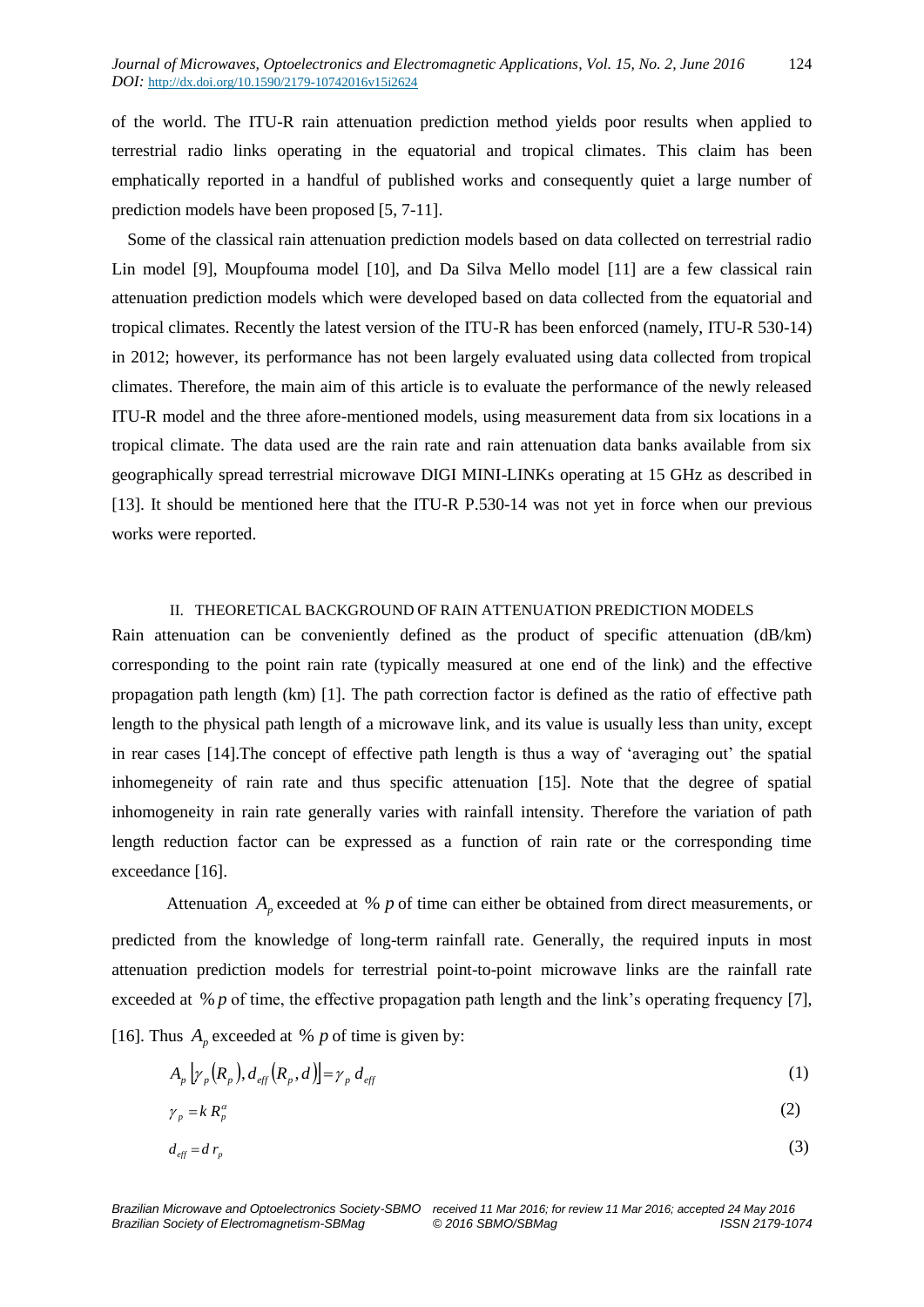where  $R_p$  (mm/h) is the rainfall rate exceeded at % p of the time,  $r_p$  is the path correction factor at the same %  $p$ ,  $d$  (km) is the radio path length. Parameters  $k$  and  $\alpha$  depend on frequency, rain temperature, and polarization; and their values can be obtained from ITU-R P. 838-3 [17].

An overview of Lin model [7], revised Moupfouma model [8], revised Silva Mello model [9] and the newly released ITU-R model [10] is briefly presented in the following subsections.

# *A. Lin Model*

According to Lin [7], the reduction factor can be expressed as:

$$
r_p = \frac{1}{1 + L/L(R_p)}\tag{4}
$$

and

$$
L(R_p) = \frac{2623}{R_p - 6.2} km
$$
\n(5)

The factor accounts for the partially correlated rain rate  $R(mm/h)$  variations along the propagation path of length L such that the non linear factor in Equation (4) equals one half when  $L = L(R)$  is related to the diameter of rain cell. So that the overall rain attenuation is calculated by substituting the empirical value of path reduction factor into Equation (1), as follows:

$$
A_p = kR_p^{\alpha}L\left(\frac{1}{1 + L/L(R_p)}\right)
$$
\n(6)

# *B. Revised Silva Mello's Model*

Silva Mello et al [9] identified the extrapolation procedure adopted in the older versions of the ITU-R model (ITU-R P.530-13 inclusive) as the major limitation of the prediction method. They therefore proposed the method of using the full rainfall rate distribution is introduced as input for predicting the rain attenuation cumulative distribution (CD), and is given by [11]:

$$
A_p = \gamma_R d_{\text{eff}} = k \big( R_{\text{eff}}(R_p, d) \big)^{\alpha} \frac{1}{1 + \frac{d}{d_0(R_p)}} \tag{7}
$$

where  $R_{\text{eff}}$  is the effective rain rate, a function of d and  $R_p$ . The expression for  $R_{\text{eff}}$  and equivalent rain cell diameter  $d_0$  are given by:

$$
R_{\text{eff}} = 1.763 R^{0.753+0.197/d}
$$
\n(8)

\nand

\n
$$
d_0 = 119 R^{-0.244}
$$
\n(9)

The numerical coefficients in Equations (5) and (6) were obtained by multiple non-linear regressions, using the measured data currently available in the ITU-R databanks.

# *C. Revised Moupfouma's Model*

According to Moupfouma [8], the equivalent propagation path length " $L_{eq}$ " is obtained by multiplying the actual relay path length " $L_{eq}$ " by an adjustment factor " $\delta$ ". Note that " $L_T$ "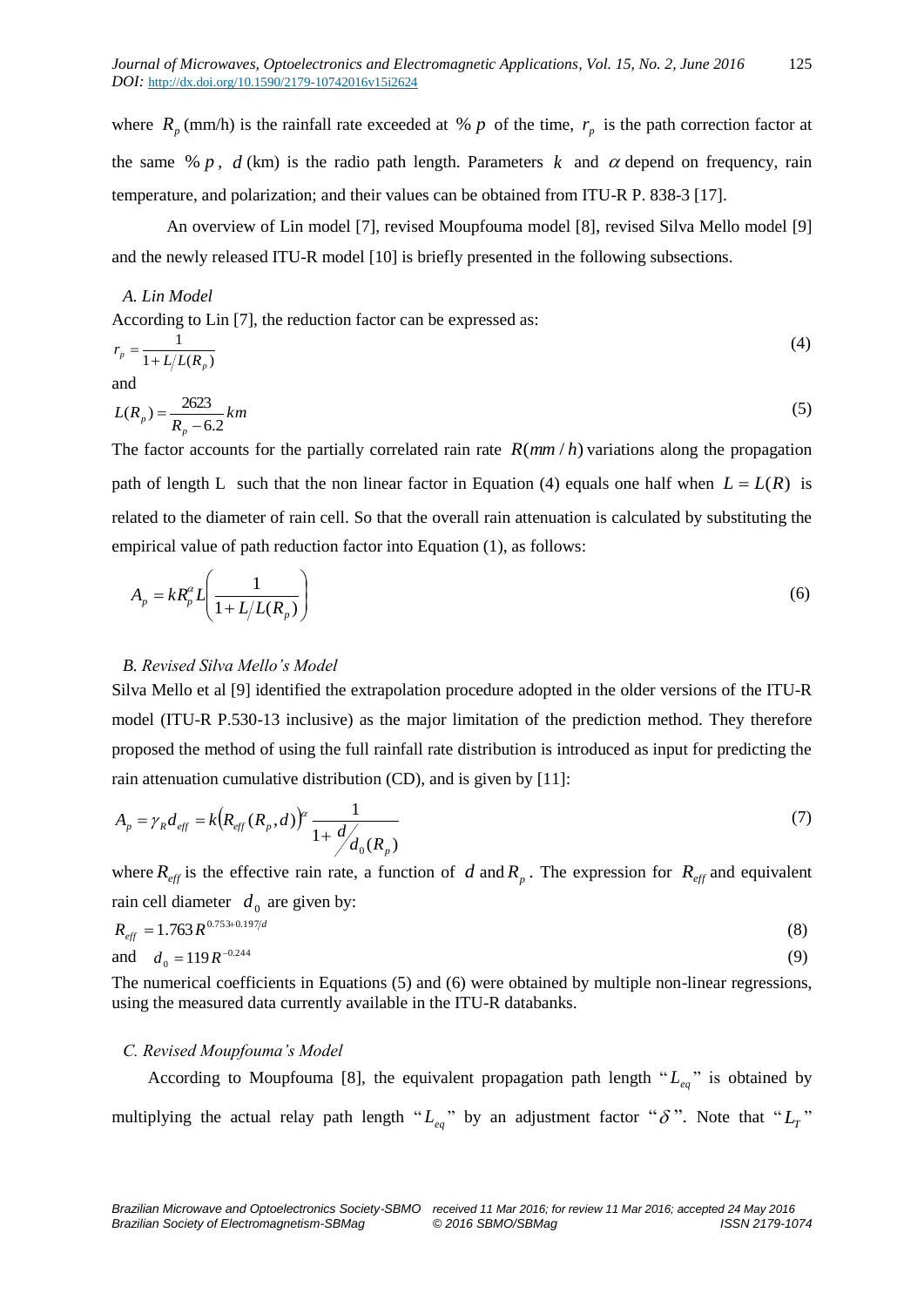corresponds to the space between two ground stations, while " $\delta$ " accounts for non-uniformity of the rain on the whole propagation path.

$$
L_{eq}(R_{0.01}L_T) = L_T \exp\left(\frac{-R_{0.01}}{1 + \xi(L_T)R_{0.01}}\right) \tag{10}
$$

where  $\zeta(L_T) = -100$  for any  $L_T \le 7km$  (10b)

and 
$$
\xi(L_r) = \left[\frac{44.2}{L_r}\right]^{0.78} \text{for any } L_r > 7km
$$
 (10c)

Therefore, the definition of rain attenuation is modified to:

$$
A_{0.01} = k R_{0.01}^{\alpha} L_{eq}(R_{0.01}, L_T)
$$
\n(11)

where  $R_{0.01}$  and  $A_{0.01}$  are the rainfall rate and path attenuation at  $0.01\%$  of the time.

The model substantially overestimates the measured path attenuation, especially at lower percentages of the time.

#### *D. ITU-R P. 530-14 Model*

The rain attenuation exceeded at 0.01% is given by [10]:

$$
A_{0.01} = \gamma_R d_{\text{eff}} \tag{12}
$$

$$
\gamma_R = k R_{0.01}^{\alpha} \tag{13}
$$

$$
d_{\text{eff}} = d\,r\tag{14}
$$

Substituting Equations (13) and (14) into Equation (12) yields the following

$$
A_{0.01} = k R_{0.01}^{\alpha} d \left( \frac{1}{0.477 \left( d^{0.633} \right) R_{0.01}^{0.073 \alpha} f^{0.123} - 10.579 \left[ 1 - \exp(-0.024 d) \right]} \right)
$$
(15)

where  $R_{0.01}$ (mm/h) is the rain rate exceeded at 0.01 % of the time, r is the path reduction factor at the same time percentage,  $d$  (km) is the radio path length. Parameters  $k$  and  $\alpha$  depend on frequency, rain temperature, and polarization, as earlier mentioned.

The attenuation  $A_p$  exceeded for % p of the time, in the range 0.00 to 1% may be deduced from the following power law:

$$
\frac{A_p}{A_{0.01}} = C_1 p^{-[C_2 + C_3 \log_0(p)]}
$$
\n(16)

With

$$
C_1 = (0.07^{C_0}) [0.12^{(1-C_0)}]
$$
  
\n
$$
C_2 = 0.855 C_0 + 0.546 (1-C_0)
$$
  
\n
$$
C_3 = 0.139 C_0 + 0.043 (1-C_0)
$$
\n(17)

*Brazilian Microwave and Optoelectronics Society-SBMO received 11 Mar 2016; for review 11 Mar 2016; accepted 24 May 2016 Brazilian Society of Electromagnetism-SBMag © 2016 SBMO/SBMag ISSN 2179-1074*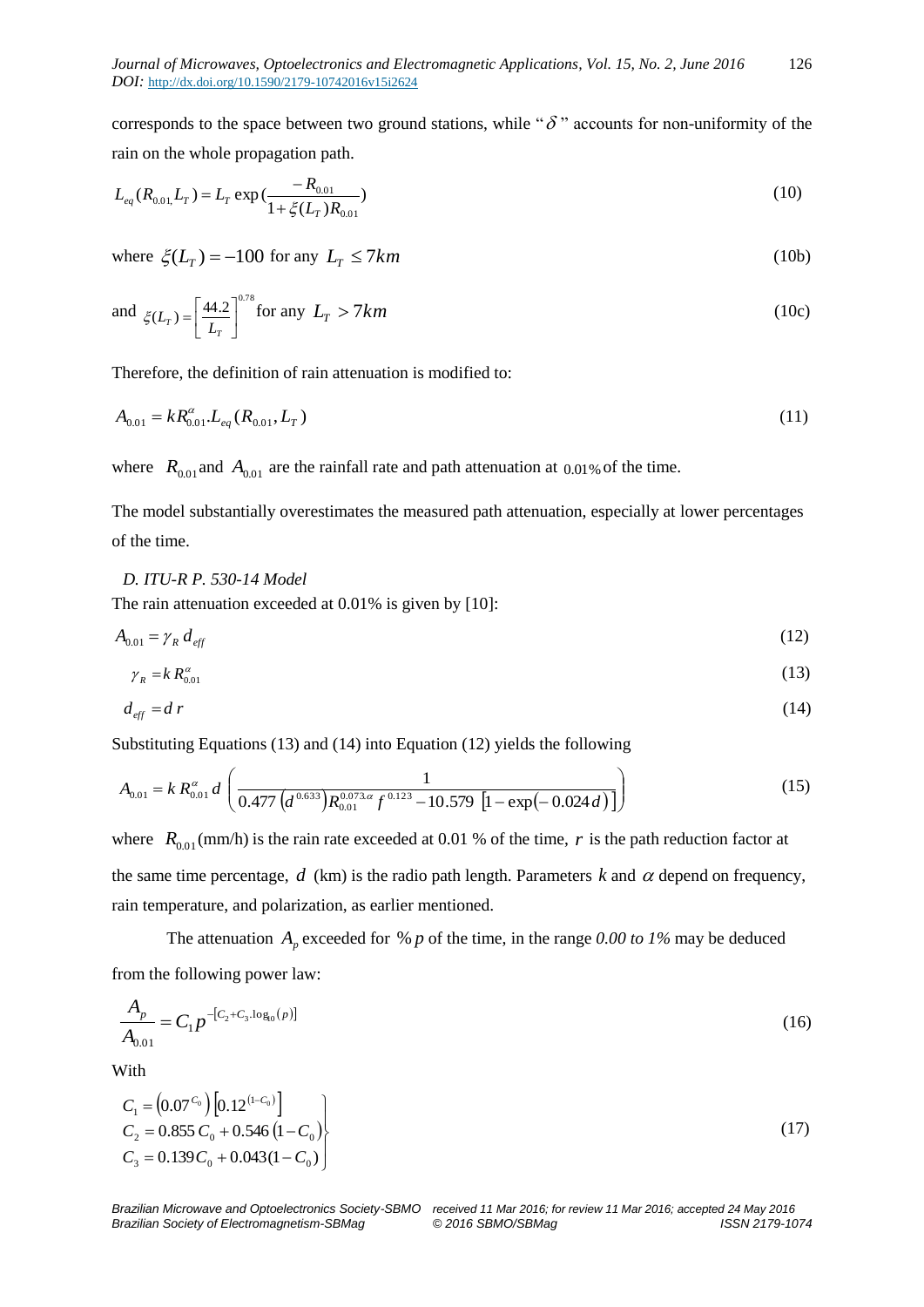where

$$
C_0 = \begin{cases} 0.12 + 0.4 \left[ \log_{10} (f/10)^{0.8} \right] f \ge 10 \text{ GHz} \\ 0.12 & f < 10 \text{ GHz} \end{cases}
$$
(18)

#### III. METHODOLOGY

#### *A. Site Details*

Malaysia falls in the region H of the ITU-R rainfall rate climatic zoning with annual average accumulation as high as 4184.3mm.The Malaysian climate is tropical, and is characterized by uniform temperature, high humidity and heavy rainfall which arises mainly from the maritime exposure of the country. Thunderstorm rainfall is the most common for Malaysian climates. The monthly cumulative distribution of rainfall is influenced by seasonal monsoons, namely the northeast monsoon from October to March and the southwest monsoon from April to September [6]. The measurement sites' details are shown in Table I.

TABLE I. MEASUREMENT SITES' DETAILS Location Longitude  $({}^{\scriptscriptstyle{0}}E)$ Latitude  $({}^{\,0}\,N\,)$ Frequency (GHz) Pathlength (km) Penang 100.29 5.27 14.8 11.3 Johor Bahru 103.43 1.30 14.8 5.83 Alor Star 100.25 6.15 15.3 4.85 Kuala Lumpur 101.36 3.04 14.8 3.96 Taiping 100.42 4.51 14.8 3.48 Temerloh 100.25 3.26 14.8 5.36

# *B. Experimental Procedure*

The rain attenuation data were collected from six operational point-to-point microwave links of DiGi Telecommunications [Sdn. Bhd.,](http://en.wikipedia.org/wiki/Sdn._Bhd.) Malaysia. Each of the microwave systems consists of a microwave MINILINK with data acquisition and processing system. The data were sampled every second and operating frequency of each of the links is 15 GHz. Both transmit and receive antennas are horizontally polarized (for example, the elevation angle is approximately zero degrees). Wet antenna effects were not included since the antennas were covered with radome during rain attenuation measurement, in order to guarantee reliable results. The positioning of the antennas were positioned in such a way that the sidelobes are not pointing to the ground. This ensures that the level of ground contamination (noise) entering the sidelobes is negligible, hence interference from any other radiating sources is negligible. Furtthermore, other effecst such as scintillations and other atmospheric absorptions along the propagation path were not considered in the study.

The automatic gain control AGC levels (volts) were converted to the corresponding receiver data in the form of equivalent power in dBm using the conversion chat supplied by the vendors (Sony Ericsson Mobile Communications, [Kista,](http://en.wikipedia.org/wiki/Kista) [Stockholm,](http://en.wikipedia.org/wiki/Stockholm) [Sweden\)](http://en.wikipedia.org/wiki/Sweden). The signal is relatively stable in the clear-sky conditions as it fluctuates within  $\pm 1V$ , and the drop in AGC levels during rain represents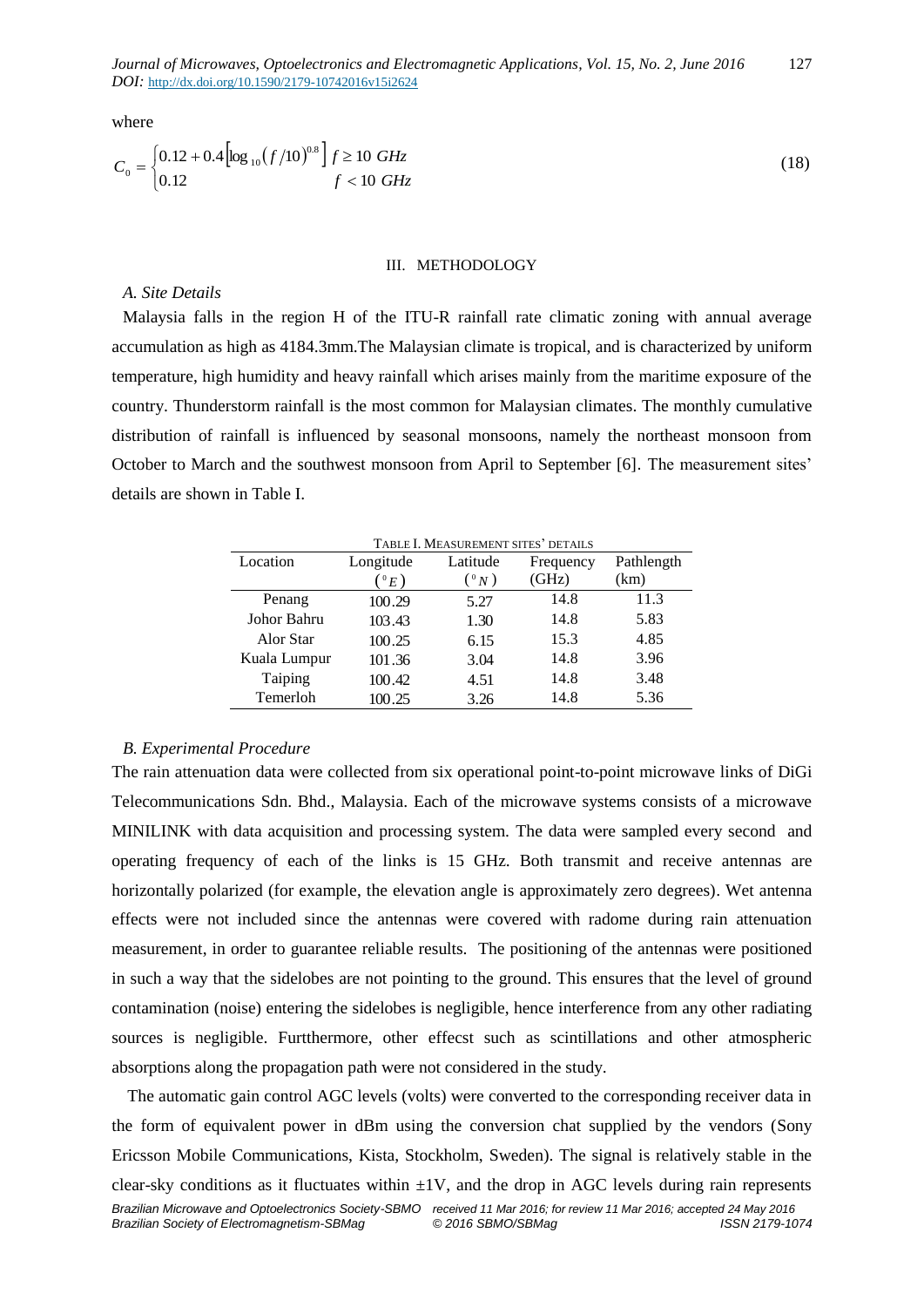path attenuation. The instability in conversion process gives fluctuations of nearly ±4dB. From our calibration, the maximum error which may be introduced by the conversion process is 2%, which means that the accuracy of rain attenuation data is 98%. The dynamic range of the maximum signal strength is about 50 dB for excess (i.e. rain) attenuation. This is adequately suitable for covering the entire dynamic range of rain attenuation for this study, since the highest total path attenuation measured is 49.32 dB at 0.001% of the time. The MINI-LINKs have availability of 99.95 % and their specifications are given in Table II.

| Type of antenna          | Front-fed parabolic |       |  |  |  |
|--------------------------|---------------------|-------|--|--|--|
| Frequency band (GHz)     | 15                  |       |  |  |  |
| Polarization             | Horizontal          |       |  |  |  |
| Maximum transmit power   |                     |       |  |  |  |
| (dBm)                    | $+18.0$             |       |  |  |  |
| $10^{-6}$ BER (2X2 Mbps) |                     |       |  |  |  |
| Received threshold (dBm) | $-84.0$             |       |  |  |  |
|                          |                     |       |  |  |  |
| Antenna heam width       | $2.3^{0}$           |       |  |  |  |
|                          |                     |       |  |  |  |
| Dynamic range (dB)       | 50 dB               |       |  |  |  |
| Antenna for both         | Size(m)             | Gain  |  |  |  |
| transmit                 |                     | (dBi) |  |  |  |
| and receive side         | 0.6                 | 37.0  |  |  |  |
|                          |                     |       |  |  |  |

TABLE II. SPECIFICATIONS OF THE 15GHZ LINK

The rain rate data was simultaneously recorded by positioning a Casella rain gauge, fitted with a programmable data logger, very close to the receiving antenna. The gauge is of tipping bucket type and the bucket size is 0.5mm of rain. The tipping time could not be recorded, but the number of tips was recorded and stored in the built-in data logger of the rain gauge. The rain gauge's sensitivity and availability are 0.5mm/min and 100%, respectively. It has an operating temperature range of −10 to  $50^{\circ}$ C and it is highly reliable with a tipping accuracy of  $\pm 1.00\%$ .

The duration of rainfall measurement was four years at Kuala Lumpur and Johor Bahru. The rainfall rates were measured with one -minute integration time and the average values of the 4-year measurement were correlated with the 1-year measured attenuation data for these two locations [16]. The average of the 12-year rain rate data collected from the Malaysian Meteorological Station (MMS) were used for the remaining four sites (Penang, Taiping, Alor Star and Temerloh). The rain data have 1-h integration time, therefore Chebil and Rahman's model [18] for converting them to the equivalent 1-minute integration time. Details of the conversion procedure from 1-h to 1-minute integration can be found in [18]. The measured distributions for the rain rate and atenuation are tabulated in Tables III and IV respectively. Moreso, Figure 1 shows the rainfall distributions, while those of rain atenuation are shown in Figure 2. The equal probability plots of measured rainfall rate and rainfall attenuation for all the six sites are as shown in Figure 3, which has encompased the rainfall rate exceedance as well that of rain attenuation exceedance.

*Brazilian Microwave and Optoelectronics Society-SBMO received 11 Mar 2016; for review 11 Mar 2016; accepted 24 May 2016*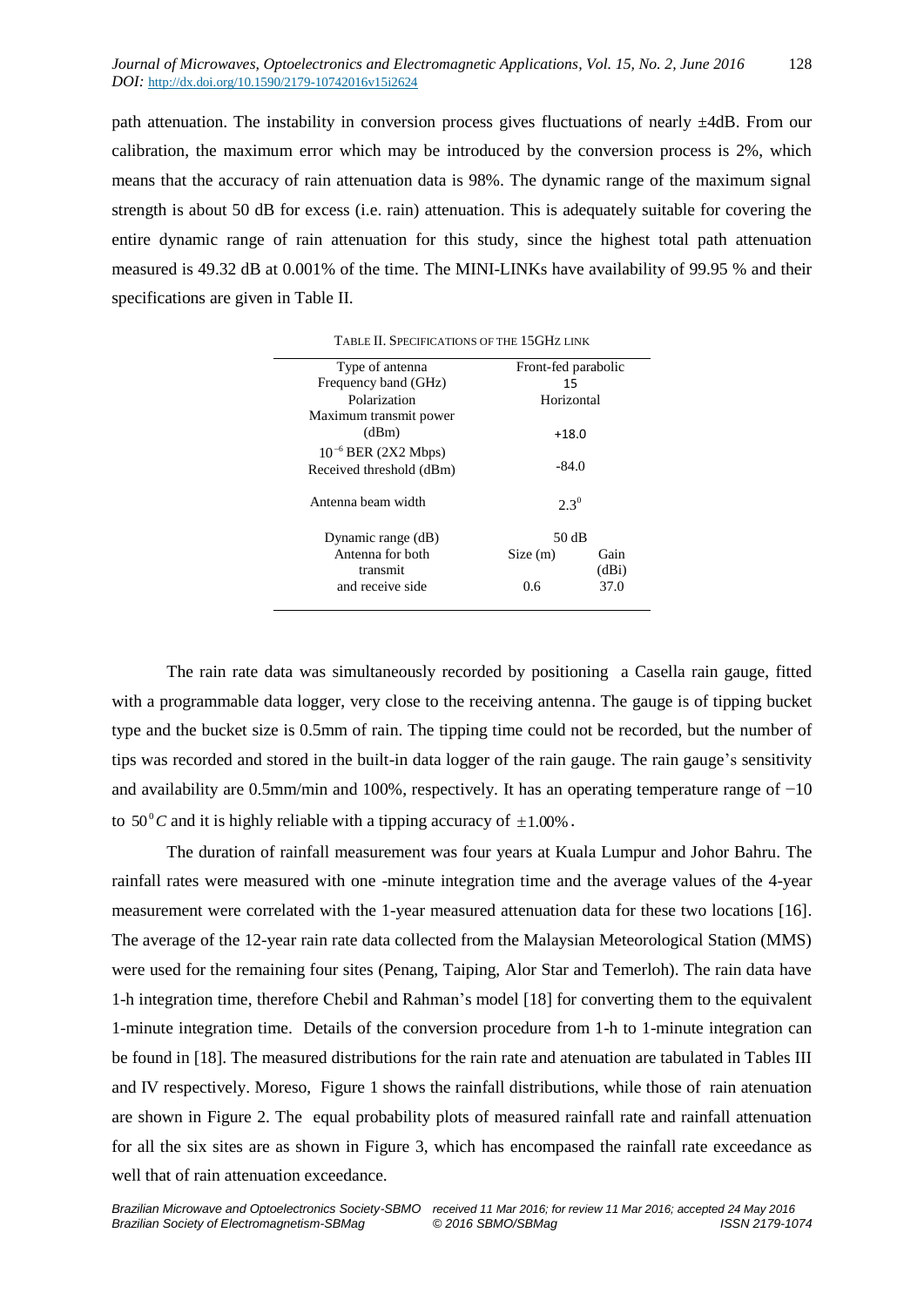| Links          | Rain rate exceedance |       |       |       |      |      |      |      |     |      |
|----------------|----------------------|-------|-------|-------|------|------|------|------|-----|------|
|                | 0.001                | 0.002 | 0.003 | 0.005 | 0.01 | 0.02 | 0.03 | 0.05 | 1.0 | 10   |
| Penang         | 184                  | 167   | 157   | 143   | 125  | 105  | 94   | 79   | 59  | 12   |
| Johor Bahru    | 176                  | 157   | 146   | 132   | 114  | 95   | 84   | 70   | 52  | 10.5 |
| Alor star      | 166                  | 148   | 137   | 124   | 107  | 96   | 79   | 66   | 49  | 8.9  |
| Kuala Lumpur 1 | 201                  | 180   | 168   | 153   | 133  | 113  | 101  | 86   | 65  | 13   |
| Taiping        | 198                  | 183   | 174   | 163   | 147  | 130  | 120  | 107  | 88  | 14   |
| Temerloh       | 177                  | 160   | 153   | 146   | 125  | 102  | 91   | 73   | 52  | 10   |

#### Table III. Annual rain rate distribution

#### TABLE IV. ANNUAL RAIN ATTENUATION DISTRIBUTION

| <b>Site location</b> | <b>Rain attenuation exceedance</b> |       |       |       |       |       |       |       |       |
|----------------------|------------------------------------|-------|-------|-------|-------|-------|-------|-------|-------|
|                      | 0.001                              | 0.002 | 0.003 | 0.005 | 0.01  | 0.02  | 0.03  | 0.05  | 1.0   |
| Penang               | 53.42                              | 48.00 | 46.17 | 44.86 | 42.44 | 39.06 | 36.02 | 31.46 | 24.68 |
| Temerloh             | 40.78                              | 37.59 | 36.25 | 33.14 | 29.91 | 25.77 | 23.58 | 20.35 | 14.36 |
| Alorstar             | 37.94                              | 37.40 | 35.56 | 32.22 | 28.53 | 23.81 | 20.35 | 16.43 | 11.82 |
| Kuala Lumpur 1       | 38.44                              | 34.9  | 33.98 | 33.21 | 30.14 | 26.57 | 23.58 | 20    | 14.71 |
| Taiping              | 33.5                               | 31.94 | 31.11 | 30.78 | 29.21 | 27.03 | 23.92 | 21.02 | 17.18 |
| Johor Bahru          | 40.78                              | 37.59 | 36.25 | 33.14 | 29.21 | 25.77 | 23.58 | 20.35 | 14.36 |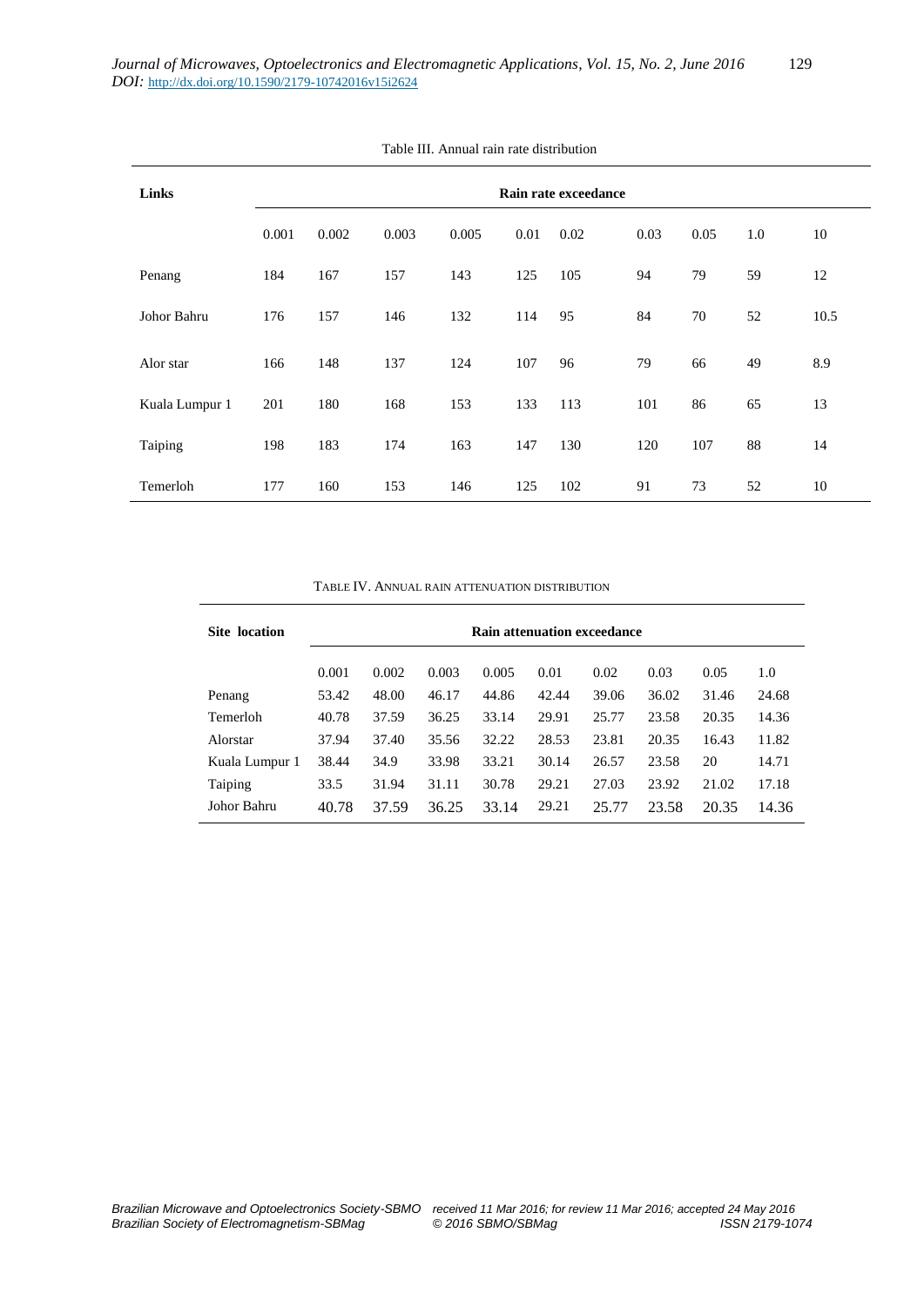



Fig 3. Equal probability plots of rain rate and rain attenuation exceedance

# I. RESULTS AND DISCUSSIONS

The comparison of measured and predicted attenuation is shown in Figure 4  $(a - f)$ . In general, all the models, except Silva Mello model, overestimate measured values at high rain rates. For instance, both Lin and Moupfouma models are moderately accurate at low rain rates, in the range when  $p \ge 0.05\%$ ; while both largely overestimating the measured attenuation at high rain rates, when  $p < 0.05\%$ .

For instance, both Lin and Moupfouma models are moderately accurate at low rain rates, in the range when  $p \ge 0.05\%$ ; while both largely overestimating the measured attenuation at high rain rates, when  $p < 0.05\%$ . For the Johor Bahru link at 0.1, 0.01 and 0.001%, the Moupfouma model  $(22.3, 59.8 \text{ and } 88.4 \text{ dB})$  and Lin model  $(23.1, 46.9 \text{ and } 63.5 \text{ dB})$  nearly coincided at 0.1% of the time, which also overestimates the measured value by almost 30%. The observed overestimation in Moupfouma model overestimated measured data due to its  $r \ge 1.0$  [6], [9]. This results in higher equivalent path length compared to the physical path length. That of Lin model is due overestimation of path reduction [5] , [9].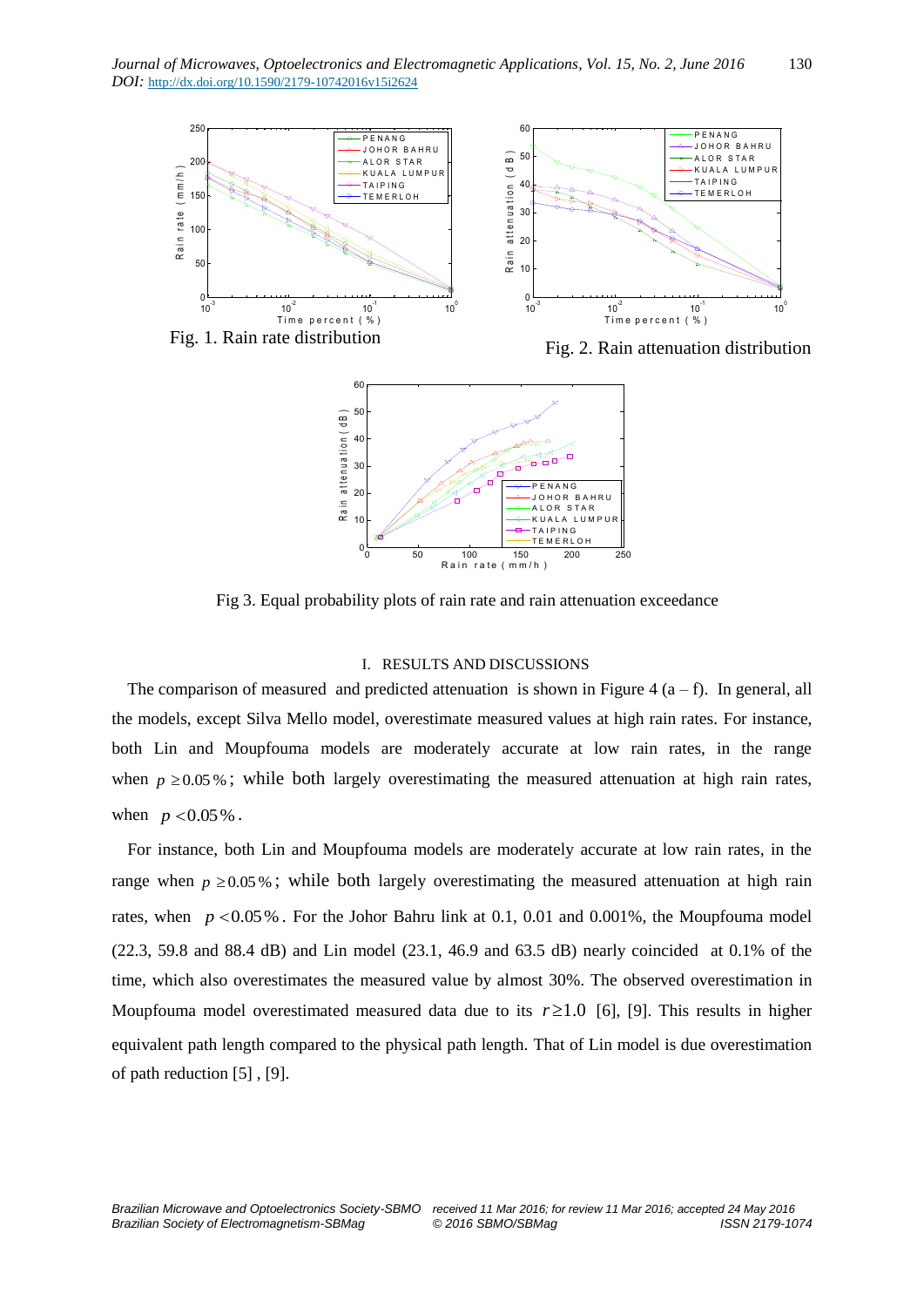

Fig. 4. Comparison of predicted and measured attenuation for the six links

The Silva Mello model show poor agreement with the measured data at low rain rates  $((0.02\% < p > 0.1\%)$ , with percentage error between 15 and 18 %; worse still it largely underestimates the measurement values when rain rates are high ( $p < 0.01\%$ ). Satisfactory performance was observed when  $p > 0.01$  %, except for the Penang link (Fig. 4a). At Penang, Mello model merely matches the measured value only when  $p = 0.01$  %; while the percentage error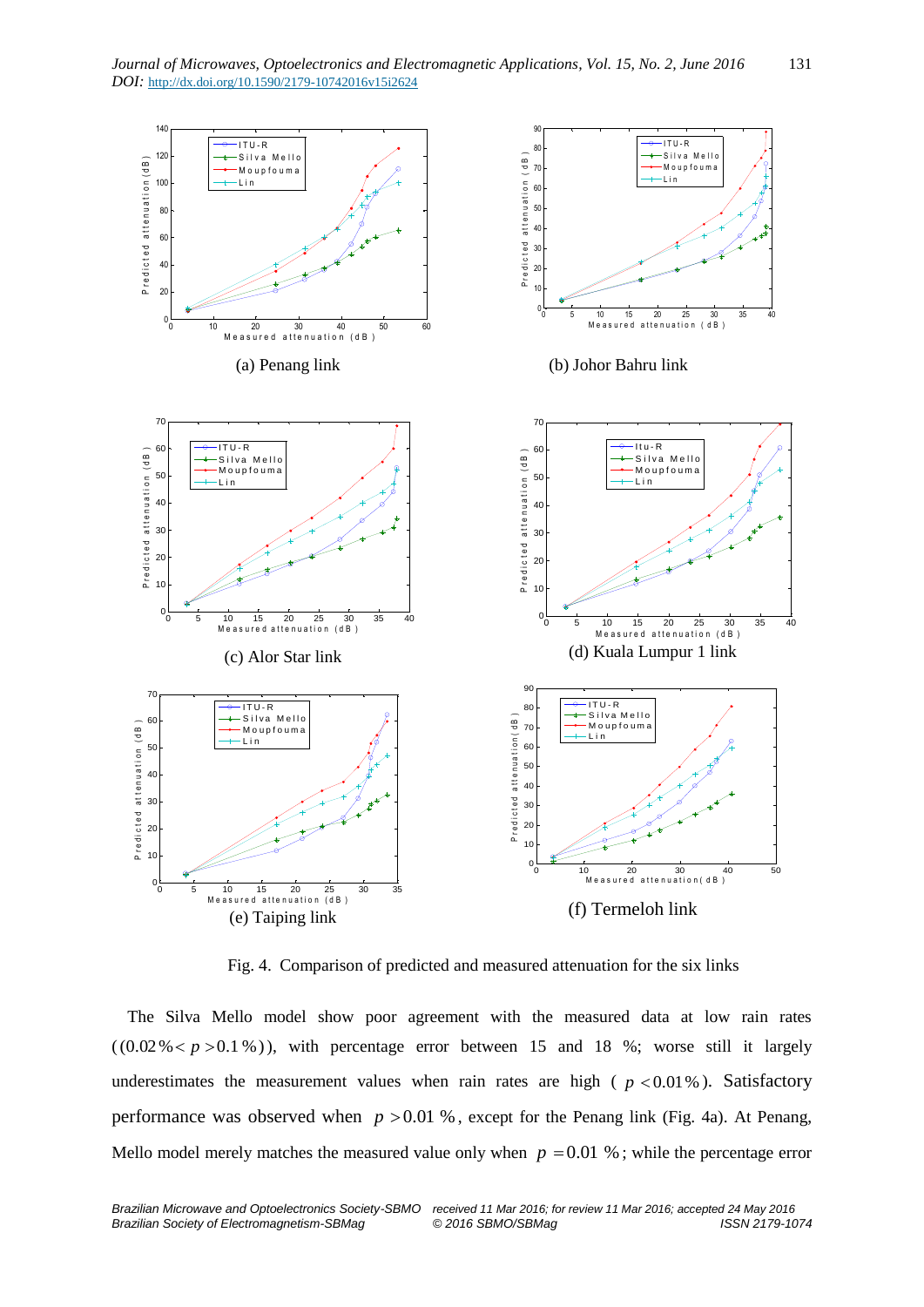lies between 4.5 and 12 % for  $p \neq 0.01$  %. The ITU-R 530-14 model predicted excellently when  $p = 0.01\%$ . Compared to the three other models, the ITU-R model is relatively acceptable when  $p < 0.01\%$ ; however, it largely overestimates the measurements at extremely low rain rates, when  $p > 0.05$ %. Furthermore, predicted attenuation values were corelated with measured attenuation for all percentages of the time, as shown in Figure 5.

At the recommended  $p = 0.01$  % (i.e., 99.99 % availability), Figure 5 presents the scatter plots of attenuation versus rain rate. The numerical values are shown in Table V. For exaample, in Figure 5, the rain rates values of 107 mm/h and 147 mm/h were corelated with the attenuation at 0.0% for the Alor Star and Taiping sites respectively. Similarly, the rain rate 132 mm/h was mapped to the coresponding attenuation for Termeloh site, and so on. A special case (rain rate of 125 mm/h) was observed for both the Penang and Johor Bahru.

| <b>Attenuation at 0.01 %</b> |              |       |           |       |  |  |  |  |
|------------------------------|--------------|-------|-----------|-------|--|--|--|--|
| Measured                     | <b>ITU-R</b> | Silva | Moupfouma | Lin   |  |  |  |  |
|                              | 530-14       | Mello |           |       |  |  |  |  |
| 42.44                        | 55.28        | 47.84 | 81.52     | 76.06 |  |  |  |  |
|                              |              |       |           |       |  |  |  |  |
| 34.5                         | 36.105       | 30.39 | 59.82     | 46.85 |  |  |  |  |
|                              |              |       |           |       |  |  |  |  |
| 28.53                        | 26.446       | 23.48 | 41.79     | 34.87 |  |  |  |  |
|                              |              |       |           |       |  |  |  |  |
| 30.14                        | 30.403       | 24.87 | 43.57     | 36.20 |  |  |  |  |
|                              |              |       |           |       |  |  |  |  |
|                              |              |       |           |       |  |  |  |  |
| 29.21                        |              | 25.10 | 42.84     | 35.74 |  |  |  |  |
|                              |              |       |           |       |  |  |  |  |
| 29.91                        | 31.34        | 21.42 | 49.59     | 40.24 |  |  |  |  |
|                              |              |       |           |       |  |  |  |  |
|                              |              | 31.15 |           |       |  |  |  |  |

TABLE V. VALUES OF RAIN ATTENUATION AT 0.01 % OF THE TIME

The significance of Figure 5 and Table V can be demonstrated as follows: The ITU-R specifies the availability of 99.99% (i.e, 0.01 % of the time in an average year) for commercial operators. Usually propagation impairments have a significant effect only for less than one percent of the time during a year; therefore the system gain must be enhanced through an additional fade margin to meet the desired availability and quality of service, QoS specifications [3]. For example, as shown Table V, the prediction errors in the ITU-R are generally less than 2.0 dB except Penang link. The measured value (42.44 dB) was overestimated (55.28 dB); and the exceptional behaviour may be due to its longer path length (11.33 km).

Finally, the relationship between measured rain rate  $R_{0.01}$  and derived path reduction  $r_{0.01}$ was also investigated and plotted in Figure 6. The percentage errors of the four prediction models are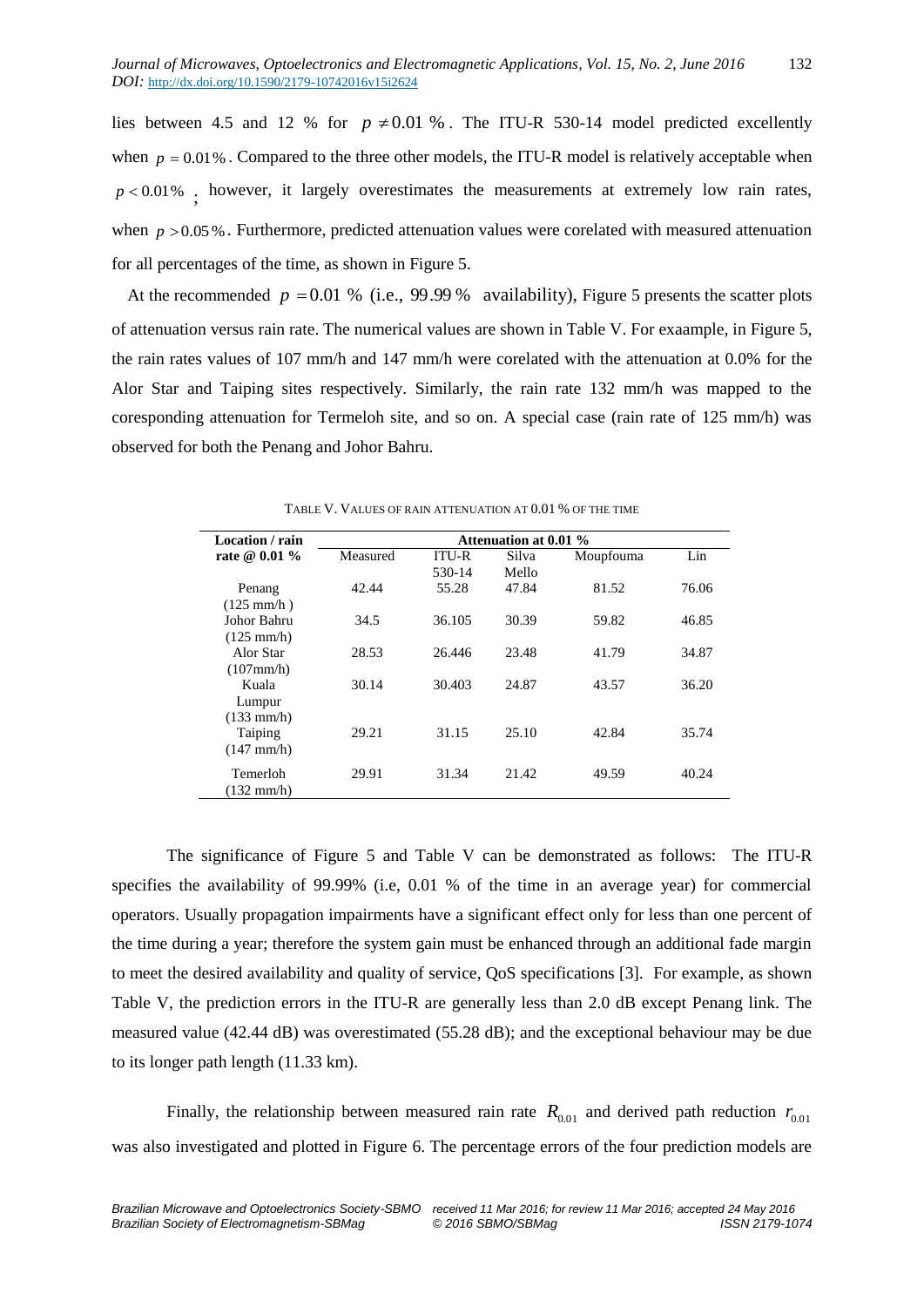compared in Table VI, using the Recommendation ITU-R P.311-13 [19]. When compared, Silva Mello model shows the least mean errors  $\mu_{ei}$ , root mean square  $D_{ei}$  and standard deviation  $\sigma_{ei}$ .

| <b>Prediction</b> |                                  | Time percentage ( $\% p$ ) |           |           |           |           |           |           |  |
|-------------------|----------------------------------|----------------------------|-----------|-----------|-----------|-----------|-----------|-----------|--|
| models            | Parameter                        | 0.1                        | 0.05      | 0.03      | 0.01      | 0.005     | 0.003     | 0.001     |  |
| <b>ITU-R</b>      | $\mu_{ei}$                       | $-0.0274$                  | $-0.0306$ | $-0.0309$ | $-0.0276$ | $-0.0246$ | $-0.0230$ | $-0.0210$ |  |
|                   | $\sigma_{\scriptscriptstyle ei}$ | 0.2475                     | 0.2486    | 0.2488    | 0.2476    | 0.2475    | 0.2471    | 0.2471    |  |
|                   | $D_{ei}$                         | 0.2460                     | 0.2467    | 0.2469    | 0.2461    | 0.2463    | 0.2460    | 0.2462    |  |
| Moupfouma         | $\mu_{ei}$                       | 0.0434                     | 0.0488    | 0.0545    | 0.0709    | 0.0851    | 0.0851    | 0.1180    |  |
|                   | $\sigma_{\scriptscriptstyle ei}$ | 0.7099                     | 0.7096    | 0.7092    | 0.7077    | 0.7062    | 0.7050    | 0.7014    |  |
|                   | $D_{ei}$                         | 0.7086                     | 0.7079    | 0.7071    | 0.7042    | 0.7010    | 0.6986    | 0.6914    |  |
| Silva Mello       | $\mu_{ei}$                       | $-0.0054$                  | $-0.0098$ | $-0.0111$ | $-0.0095$ | $-0.0057$ | $-0.0031$ | 0.0039    |  |
|                   | $\sigma_{\scriptscriptstyle ei}$ | 0.0686                     | 0.0691    | 0.0693    | 0.0690    | 0.0686    | 0.0684    | 0.0685    |  |
|                   | $D_{ei}$                         | 0.0688                     | 0.0698    | 0.0701    | 0.0697    | 0.0688    | 0.0685    | 0.0686    |  |
| Lin               | $\mu_{ei}$                       | 0.0382                     | 0.0371    | 0.0378    | 0.0430    | 0.0495    | 0.0536    | 0.0640    |  |
|                   | $\sigma_{\scriptscriptstyle ei}$ | 0.4245                     | 0.4246    | 0.4246    | 0.4241    | 0.4234    | 0.4229    | 0.4214    |  |
|                   | $D_{ei}$                         | 0.4228                     | 0.4230    | 0.4229    | 0.4219    | 0.4205    | 0.4195    | 0.4166    |  |

Table VI. PERCENTAGE ERRORS AND RMS COMPARISON





# V. CONCLUSSIONS

The newly released ITU-R P.530-14 and three classical rain attenuation prediction models are validated in this article, using the data bank available from six geographically spread DIGI MINI-LINKs operating at 15 GHz in Peninsula Malaysia. Compared to the existing rain attenuation prediction models, the ITU-R model seems to provide a significant improvement upon the older ITU-R models. For example, the new version is able to improve the much smaller value of  $A_{0.01}$ , compared to the one predicted by ITU-R 530-13. Also, it does not discriminate the expression for determining